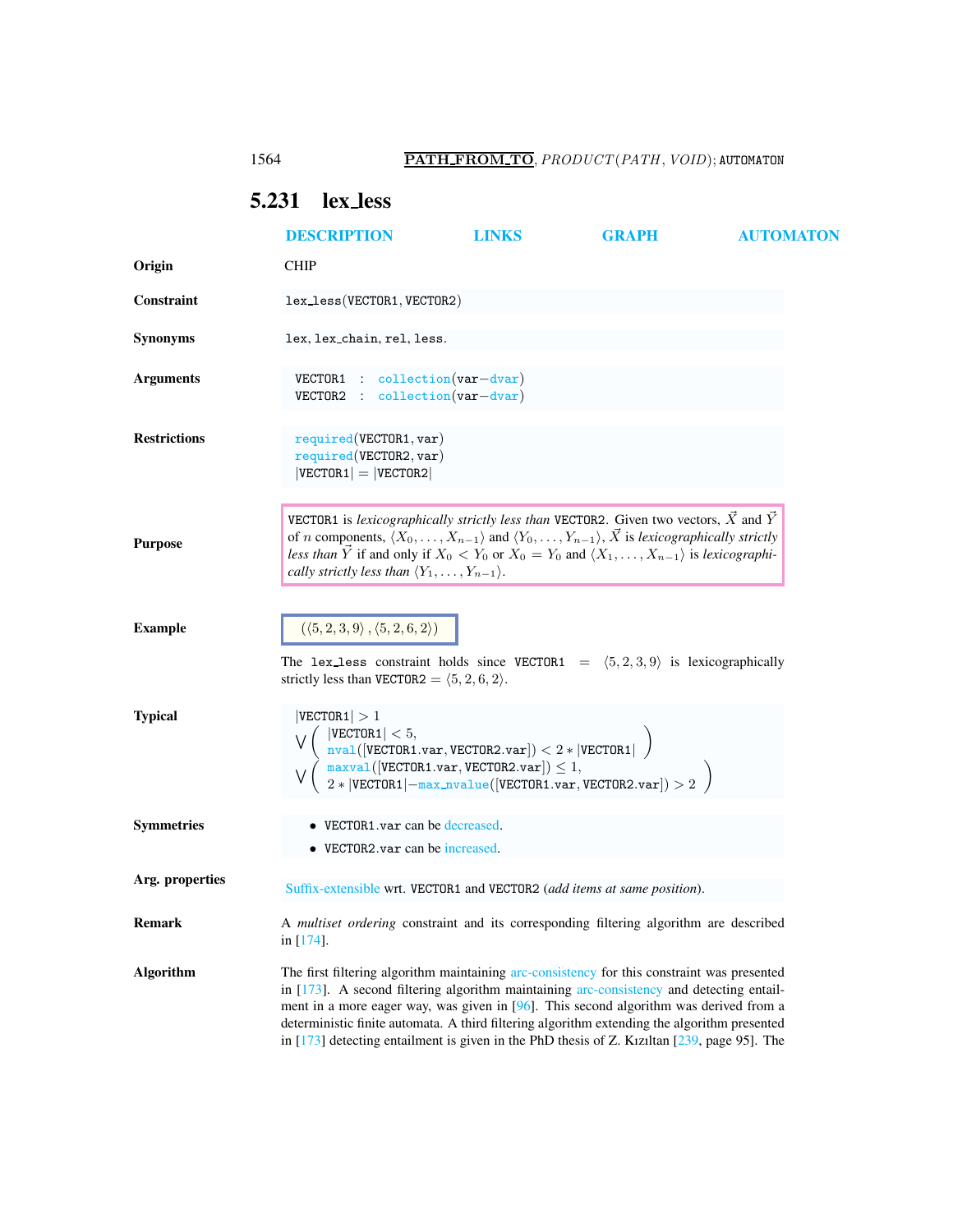previous thesis [239, pages 105–109] presents also a filtering algorithm handling the fact that a given variable has more than one occurrence. Finally, T. Frühwirth shows how to encode lexicographic ordering constraints within the context of CHR [175] in [176].

Reformulation The following reformulations in term of arithmetic and/or logical expressions exist for enforcing the *lexicographically strictly less than* constraint. The first one converts  $\overrightarrow{X}$  and  $\vec{Y}$  into numbers and post an inequality constraint. It assumes all components of  $\vec{X}$  and  $\vec{Y}$ to be within  $[0, a - 1]$ :

$$
a^{n-1}X_0 + a^{n-2}X_1 + \dots + a^0X_{n-1} < a^{n-1}Y_0 + a^{n-2}Y_1 + \dots + a^0Y_{n-1}
$$

Since the previous reformulation can only be used with small values of  $n$  and  $a$ , W. Harvey came up with the following alternative model that maintains arc-consistency:

$$
(X_0 < Y_0 + (X_1 < Y_1 + (\dots + (X_{n-1} < Y_{n-1} + 0) \dots))) = 1
$$

Finally, the *lexicographically strictly less than* constraint can be expressed as a conjunction or a disjunction of constraints:

$$
\begin{aligned}\nX_0 \le Y_0 &\wedge \\
(X_0 = Y_0) \Rightarrow X_1 \le Y_1 &\wedge \\
(X_0 = Y_0 \land X_1 = Y_1) \Rightarrow X_2 \le Y_2 &\wedge \\
\vdots &\vdots \\
(X_0 = Y_0 \land X_1 = Y_1 \land \dots \land X_{n-2} = Y_{n-2}) \Rightarrow X_{n-1} < Y_{n-1}\n\end{aligned}
$$

$$
X_0 < Y_0 \quad \vee
$$
  
\n
$$
X_0 = Y_0 \land X_1 < Y_1 \quad \vee
$$
  
\n
$$
X_0 = Y_0 \land X_1 = Y_1 \land X_2 < Y_2 \quad \vee
$$
  
\n
$$
\vdots
$$

$$
X_0 = Y_0 \wedge X_1 = Y_1 \wedge \dots \wedge X_{n-2} = Y_{n-2} \wedge X_{n-1} < Y_{n-1}
$$

When used separately, the two previous logical decompositions do not maintain arc-consistency.

<span id="page-1-0"></span>Systems [lex](http://www.emn.fr/z-info/choco-solver/tex/documentation/choco-doc.pdf) in [Choco](http://choco.emn.fr/), [rel](http://www.gecode.org/doc/3.7.0/reference/group__TaskModelIntRelInt.html) in [Gecode](http://www.gecode.org/), lex [less](http://www.g12.cs.mu.oz.au/minizinc/downloads/doc-1.4/mzn-globals.html#lex_less) in [MiniZinc](http://www.g12.cs.mu.oz.au/minizinc/), lex chain in [SICStus](http://www.sics.se/sicstus/). Used in lex\_chain\_less, ordered\_atleast\_nvector, ordered\_atmost\_nvector, ordered nvector. See also common keyword: cond lex less, lex between, lex chain greater, lex chain greatereq, lex chain lesseq *(lexicographic order)*. implies: lex different, lex lesseq. implies (if swap arguments): lex\_greater. negation: lex greatereq. system of constraints: lex chain less. Keywords characteristic of a constraint: vector, automaton, automaton without counters, reified automaton constraint, derived collection. constraint network structure: Berge-acyclic constraint network. constraint type: order constraint. filtering: duplicated variables, arc-consistency.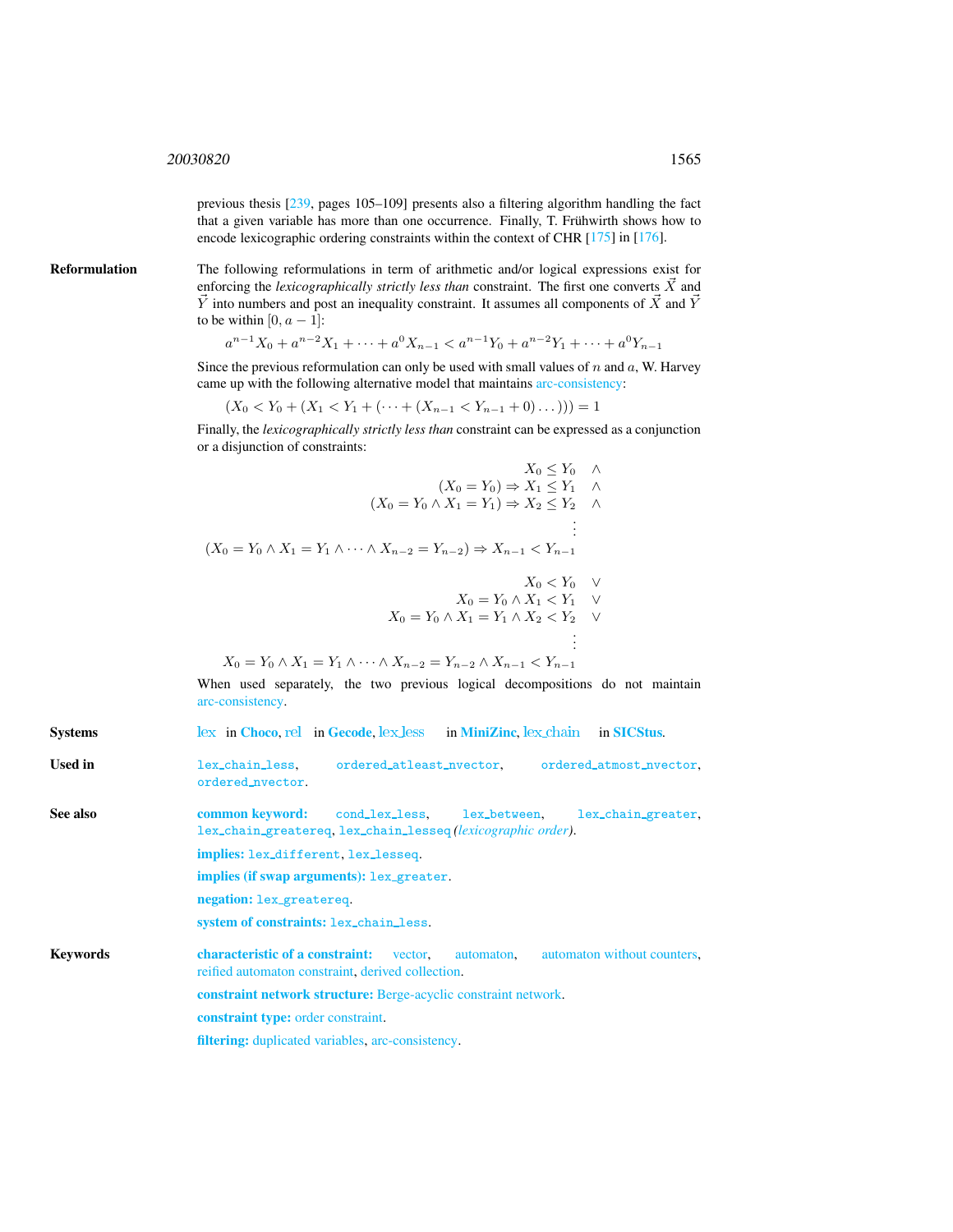heuristics: heuristics and lexicographical ordering.

symmetry: symmetry, matrix symmetry, lexicographic order, multiset ordering.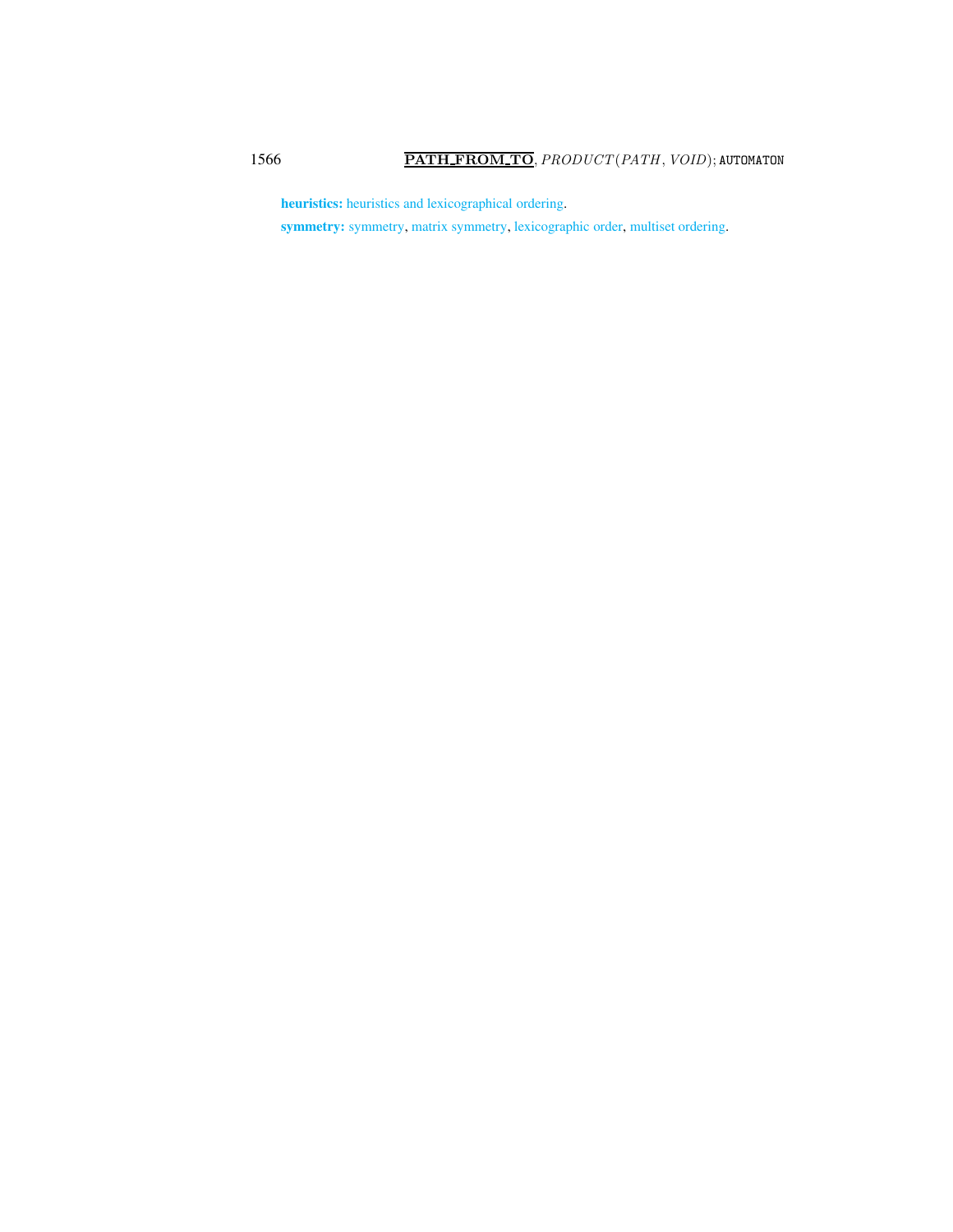<span id="page-3-0"></span><sup>20030820</sup> 1567



Graph model Parts (A) and (B) of Figure [5.494](#page-3-1) respectively show the initial and final graph associated with the Example slot. Since we use the PATH\_FROM\_TO graph property we show on the final graph the following information:

- The vertices, which respectively correspond to the start and the end of the required path, are stressed in bold.
- The arcs on the required path are also stressed in bold.



<span id="page-3-1"></span>Figure 5.494: Initial and final graph of the lex less constraint

The vertices of the initial graph are generated in the following way:

- We create a vertex  $c_i$  for each pair of components that both have the same index  $i$ .
- $\bullet$  We create an additional dummy vertex called  $d$ .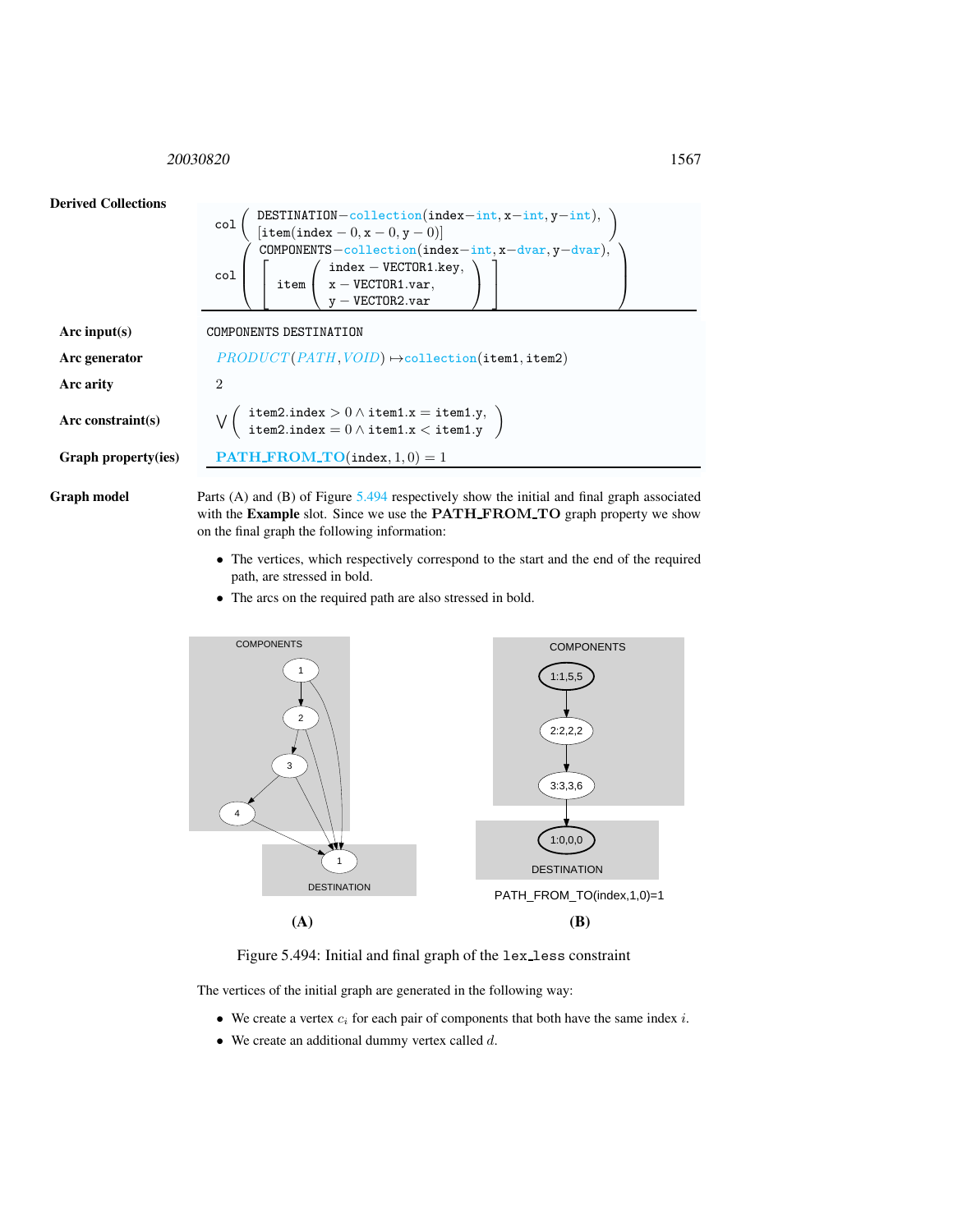The arcs of the initial graph are generated in the following way:

- We create an arc between  $c_i$  and d. We associate to this arc the arc constraint item $1.x <$ item $2.y$ .
- We create an arc between  $c_i$  and  $c_{i+1}$ . We associate to this arc the arc constraint  $item_1.x = item_2.y.$

The lex less constraint holds when there exist a path from  $c_1$  to d. This path can be interpreted as a sequence of *equality* constraints on the prefix of both vectors, immediately followed by a *less than* constraint.

Signature Since the maximum value returned by the graph property PATH\_FROM\_TO is equal to 1 we can rewrite  $\textbf{PATH\_FROM\_TO}(\texttt{index}, 1, 0) = 1$  to **PATH\_FROM\_TO**(index,  $1, 0$ )  $\geq 1$ . Therefore we simplify **PATH\_FROM\_TO** to PATH\_FROM\_TO.